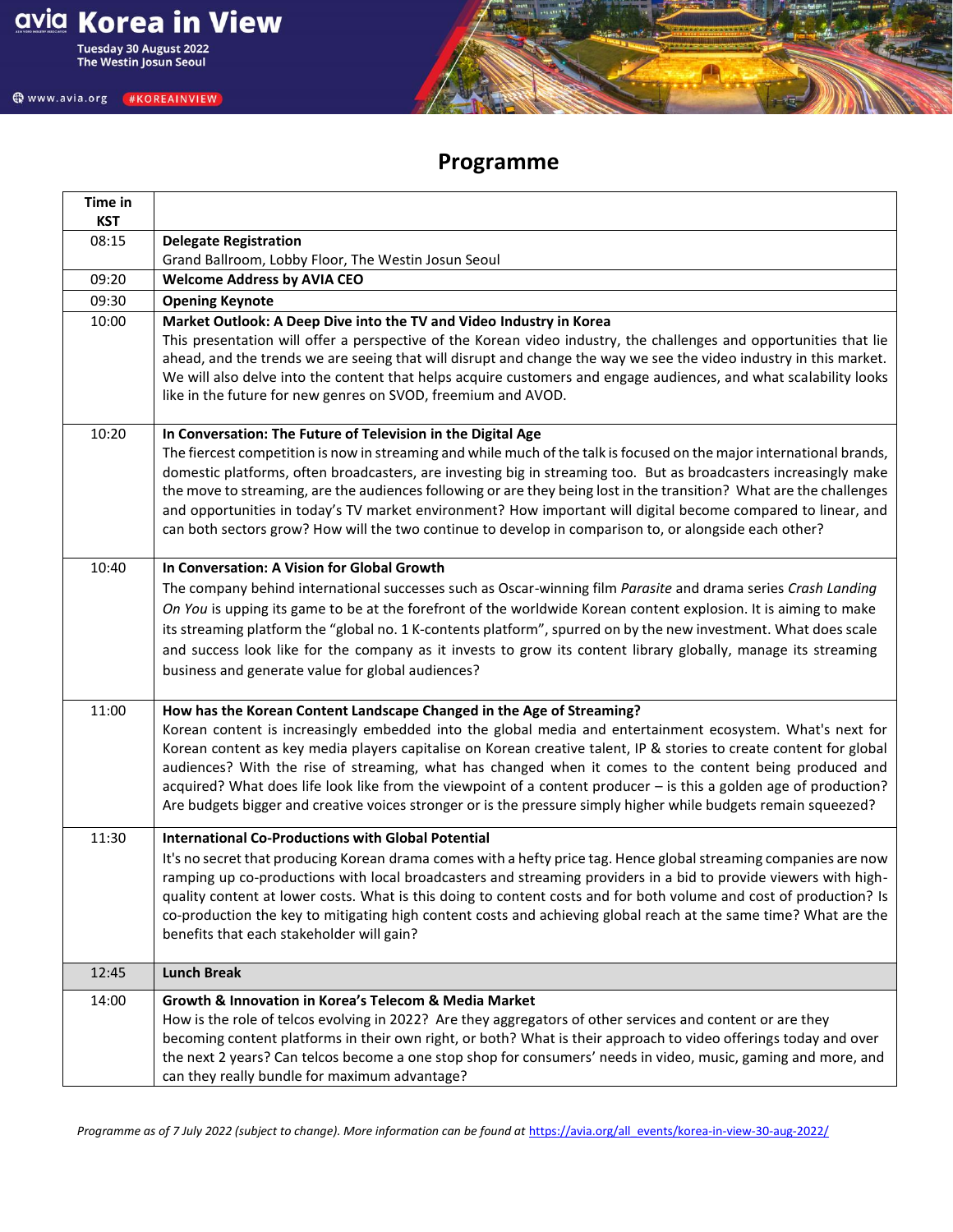## avia Korea in View

Tuesday 30 August 2022<br>The Westin Josun Seoul





| 14:20 | <b>Rights, Windows and Monetisation</b><br>Windows are disappearing or being shortened, content is being sold on performance-based metrics, and rights can                                                                                                                                                                                                                                                                                                                                                                                                                                                                                                                                                                            |
|-------|---------------------------------------------------------------------------------------------------------------------------------------------------------------------------------------------------------------------------------------------------------------------------------------------------------------------------------------------------------------------------------------------------------------------------------------------------------------------------------------------------------------------------------------------------------------------------------------------------------------------------------------------------------------------------------------------------------------------------------------|
|       | be negotiated in every which way. Everything is changing in the world of content acquisition. In this session our<br>speakers will explore the impact these changes are bringing and if they are unleashing new opportunities or<br>threatening the fabric of the content industry.                                                                                                                                                                                                                                                                                                                                                                                                                                                   |
| 14:50 | <b>Local Content for Global Audiences</b><br>We are living in an equal opportunity world for content where it matters less where the content is from and more<br>whether it is compelling. What does this mean for content commissioning $-$ are they now being made with an<br>international audience in mind, or is it the local authenticity which makes it work everywhere? What lessons can<br>we learn from the success of K-Content that can apply to global content sourcing and distribution?                                                                                                                                                                                                                                |
| 15:20 | <b>Anti-Piracy in Korea</b><br>For many years Korea was among the, if not the, best in class when it came to protection of online content in<br>Asia Pacific. The importance of protecting and promoting the Korean Wave of content, Hallyu, was a large driver<br>of the high standard of protection of online content. CAP will have a discussion with local counsel, Ik Hyun Seow<br>of Cho & Partners, and Nagra, on what the Korea online landscape looks like now, how active the government is<br>in protecting it and what rights holders should be doing to protect their content.                                                                                                                                           |
| 15:45 | <b>New Innovations in Streaming Video</b><br>With the continually rising cost of content rights, the importance of technology being able to deliver the content<br>seamlessly is paramount to a profitable streaming strategy. Innovating new means of distribution and delivering a<br>seamless experience is essential to the streaming and broadcast process. We explore how viewing habits have<br>evolved and how one can build an amazing user experience that keeps viewers glued to their screens. Why is<br>personalisation central to creating new revenue streams? How can streaming service providers minimize<br>churn? Which technologies are providing consumers with richer and more interactive content experiences? |
| 16:15 | Will We see a Rise in Premium VoD in Korea?                                                                                                                                                                                                                                                                                                                                                                                                                                                                                                                                                                                                                                                                                           |
| 16:45 | Closing Conversation: Content, Viewership and Growth<br>According to Media Partners Asia, within Korea, nearly 70% of premium video consumption is driven by Korean<br>dramas, movies and variety shows. With five major brands driving SVOD consumption and investing heavily in<br>local content, the entry of new SVOD platforms into the market is expected to be challenging. We will explore<br>how one of these global streaming companies sees the trajectory of the subscription video business in Korea since<br>its launch in November 2021. How are they growing in terms of viewership and their content library, and what are<br>the opportunities and challenges they are facing?                                      |
| 17:10 | <b>Closing Remarks Followed by Cocktail Reception</b>                                                                                                                                                                                                                                                                                                                                                                                                                                                                                                                                                                                                                                                                                 |

Programme as of 7 July 2022 (subject to change). More information can be found at [https://avia.org/all\\_events/korea-in-view-30-aug-2022/](https://avia.org/all_events/korea-in-view-30-aug-2022/)